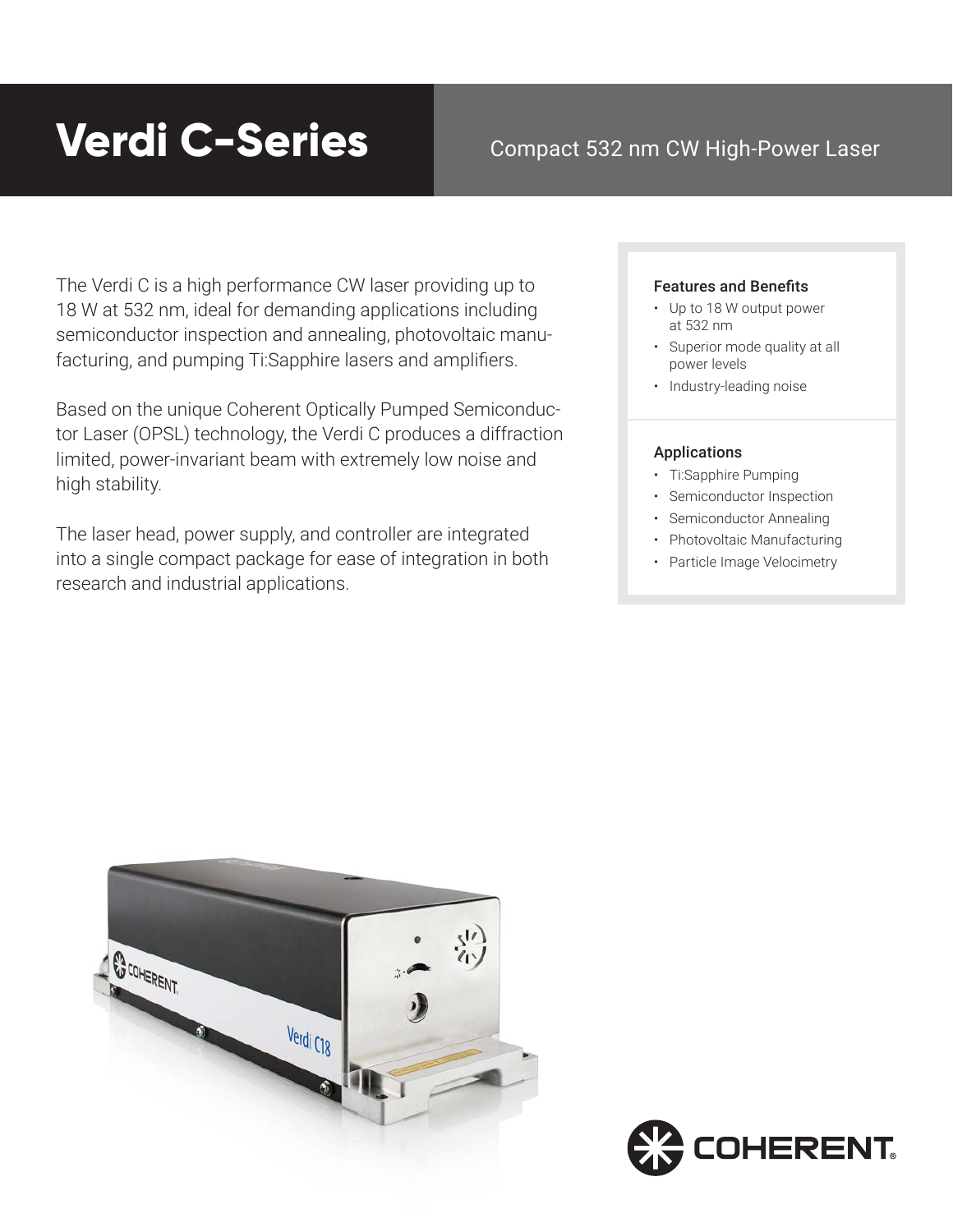## **Verdi C-Series** Compact 532 nm CW High-Power Laser

### **SPECIFICATIONS**

| Verdi                                   | <b>C-Series</b>                                   |
|-----------------------------------------|---------------------------------------------------|
| Wavelength (nm)                         | $532 + 2$                                         |
| Linewidth (GHz)                         | &50                                               |
| Spectral Purity (%)                     | >99                                               |
| Output Power (W)                        | 12, 15, 18                                        |
| Minimum Set Power (mW)                  | 100                                               |
| <b>Spatial Mode</b>                     | $TEM_{00}$                                        |
| M <sup>2</sup>                          | < 1.1                                             |
| <b>Beam Circularity</b>                 | $1.0 \pm 0.1$                                     |
| Beam Diameter (mm)                      | $2.25 \pm 10\%$                                   |
| Beam Divergence (mrad)                  | < 0.4                                             |
| <b>Beam Waist Location</b>              | At output aperture, ±2.5 m                        |
| <b>Beam Pointing Tolerance (mrad)</b>   | < 5                                               |
| Horizontal Beam Position Tolerance (mm) | ±1                                                |
| Vertical Beam Position Tolerance (mm)   | ±1                                                |
| Beam Pointing Stability ( $\mu$ rad/°C) | < 5 <sup>1</sup>                                  |
| Polarization                            | Vertical, >100:1, ±5°                             |
| Noise RMS (10 Hz to 100 MHz)            | 18 W and 15 W: <0.02%; 12 W: <0.025% <sup>2</sup> |
| Power Stability (%)                     | $+/-1\%$ pk-to-pk                                 |
| Warm-Up Time (minutes)                  | 5 <sup>1</sup>                                    |

1 Beam pointing stability specification applies after 1- hour warm up. 2 Noise specification applies at full- rated power. Noise varies roughly inversely proportionally to the output power.

**COHERENT.**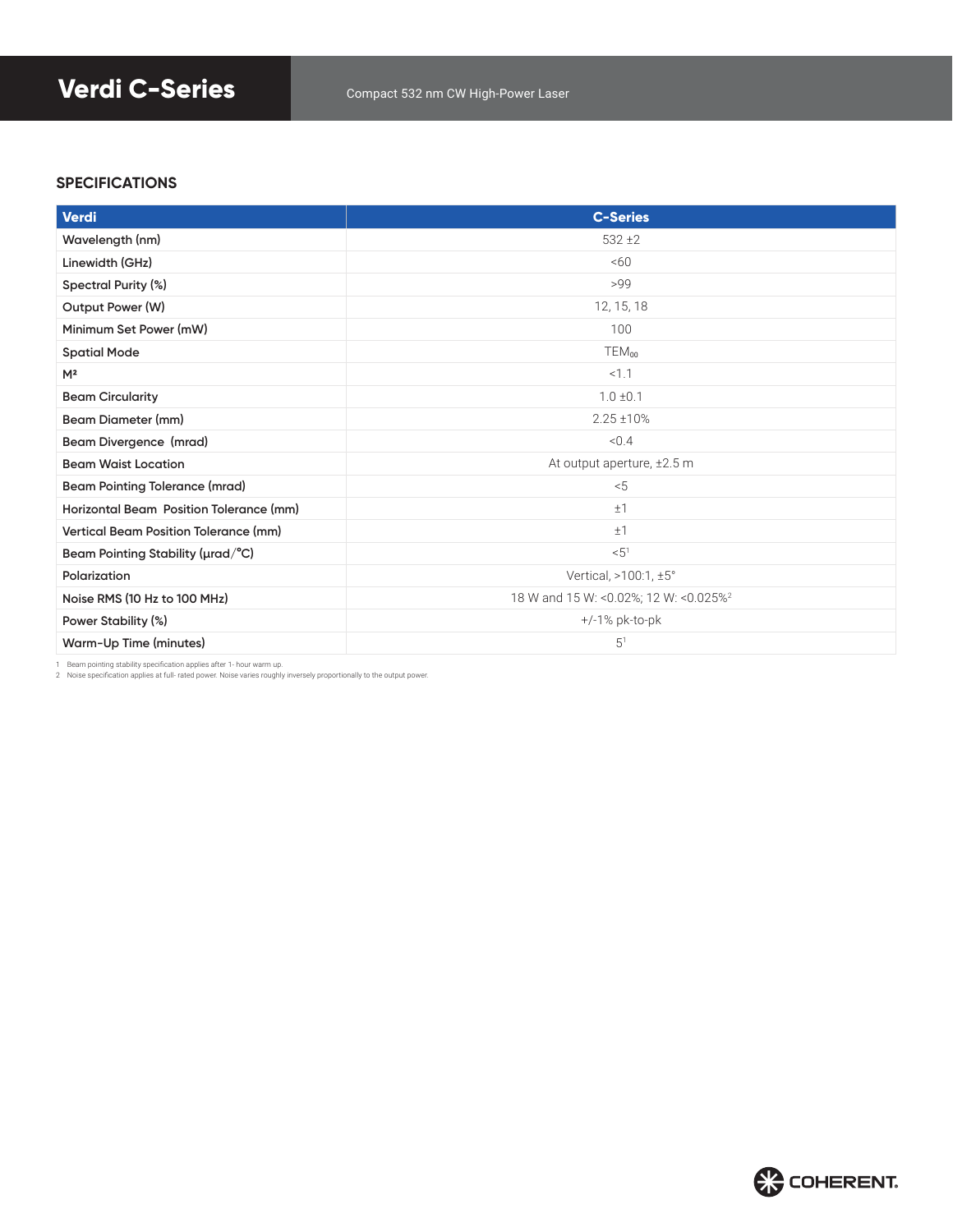### **SPECIFICATIONS**

| <b>Verdi C-Series</b>                                                                                                                  |                                                                                                                                             |  |
|----------------------------------------------------------------------------------------------------------------------------------------|---------------------------------------------------------------------------------------------------------------------------------------------|--|
| Computer/Device Requirements for GUI <sup>1</sup>                                                                                      | The Coherent GUI requires the use of a Windows device (not including Windows RT),<br>4 GB RAM, 2.5 GHz CPU, preferably Windows 7 or higher. |  |
| <b>Electrical</b>                                                                                                                      |                                                                                                                                             |  |
| <b>Operating Voltage (VAC)</b>                                                                                                         | 100 to 240                                                                                                                                  |  |
| Power Consumption <sup>2</sup> (W)                                                                                                     | 180                                                                                                                                         |  |
| Max Power Consumption (W)                                                                                                              | 360                                                                                                                                         |  |
| <b>CE Mark</b>                                                                                                                         | EN 55011<br>EN 61326<br>EN 60825<br>EN 61010                                                                                                |  |
| <b>Dimensions</b>                                                                                                                      |                                                                                                                                             |  |
| Laser Head (L x W x H)                                                                                                                 | 424 x 141 x 120 mm (16.7 x 5.6 x 4.7 in.)                                                                                                   |  |
| <b>Weights</b>                                                                                                                         |                                                                                                                                             |  |
| <b>Laser Head</b>                                                                                                                      | 8.3 kg (18.35 lbs.)                                                                                                                         |  |
| <b>Environmental Specifications</b>                                                                                                    |                                                                                                                                             |  |
| <b>Ambient Temperature</b><br>Operating (with chiller model HECR-0008-A)<br>Operating (with chiller model HECR-006-A)<br>Non-Operating | 10 to 40 °C (50 to 104 °F)<br>10 to 33 °C (50 to 91 °F)<br>-10 to 60 °C (5 to 140 °F)                                                       |  |
| <b>Cooling Requirements</b>                                                                                                            |                                                                                                                                             |  |
| Coolant                                                                                                                                | Coolflow DTX 28%                                                                                                                            |  |
| Temperature                                                                                                                            | 20 °C ( $\pm$ 0.5 °C)                                                                                                                       |  |
| <b>Flow Rate</b>                                                                                                                       | 2 liter/min. minimum                                                                                                                        |  |
| Pressure Drop at 2 liter/min.                                                                                                          | 2.5 psi (0.17 bar)                                                                                                                          |  |
| <b>Chiller Heat Capacity (W)</b>                                                                                                       | Chiller should be capable of removing 360 W at water temperature of 20°C<br>and maximum desired ambient temperature                         |  |
| Relative Humidity (%) (non-condensing)                                                                                                 | 5 to 95                                                                                                                                     |  |
| Altitude                                                                                                                               | Sea level to 3048 m (10.000 ft.)                                                                                                            |  |

1 Operation of the Verdi C requires the use of serial commands or the Coherent graphical user interface (GUI), running from a user-provided computer or device. The Coherent GUI requires the use of a Windows device (not inc